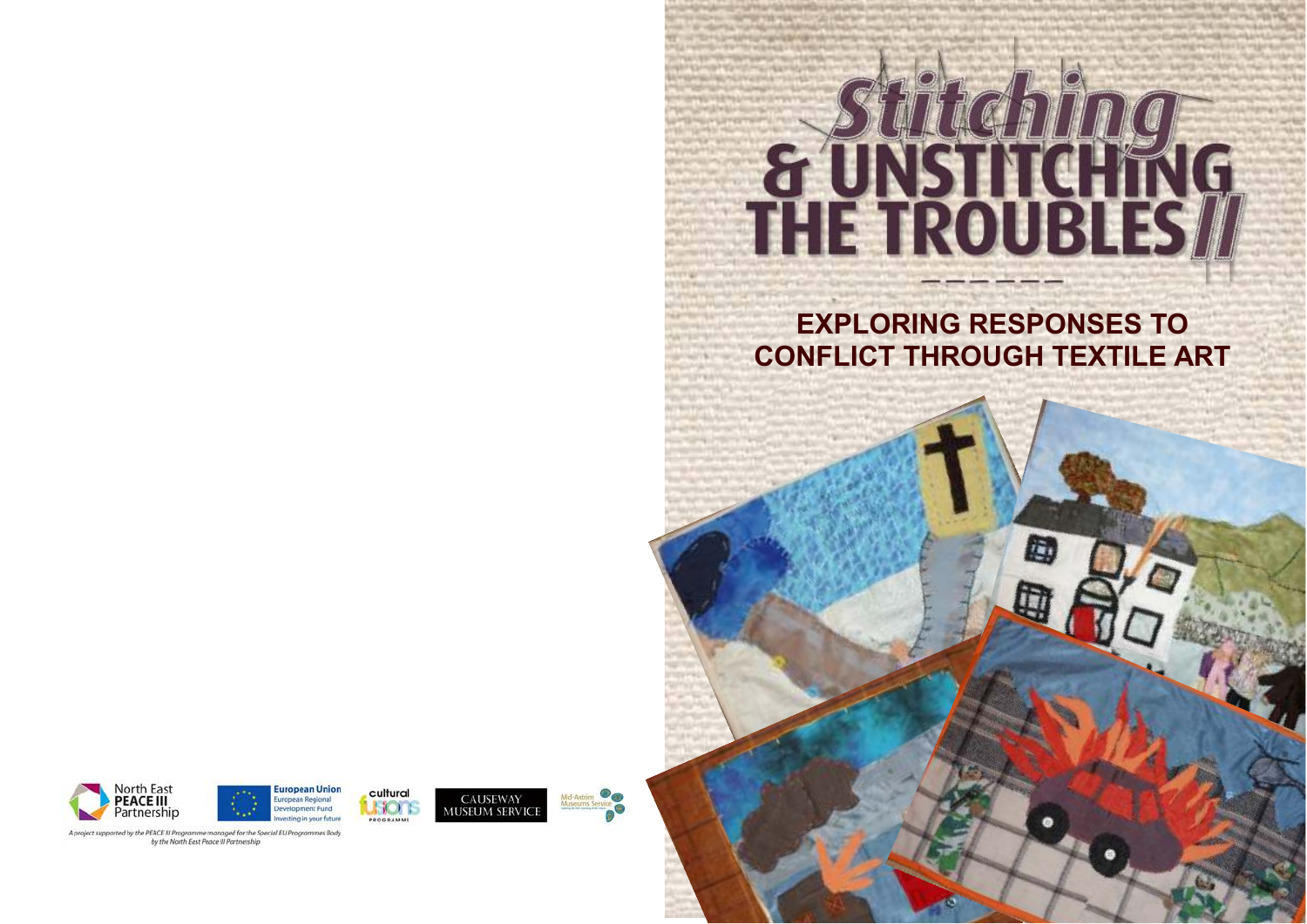#### **Stitching and Unstitching the Troubles II**

#### *Exploring responses to conflict through textile art*

Stitching and Unstitching the Troubles II displays new art works created by community groups and individual exploring their response to their own experience of the **Troubles** 

The art works were inspired by the *Stitching and Unstitching the Troubles* exhibition delivered by Causeway Museums Service and Mid-Antrim Museums Service with Roberta Bacic, as part of the North East PEACE III Cultural Fusions Project. The exhibition incorporated nearly forty quilts and arpilleras from seven countries exploring different aspects of conflict.

 Originating in Chile in the 1970s, arpillera (pronounced 'ar-pee-air-ah') textile artworks were created as a means of sharing stories relating to experiences of conflict. This textile tradition has since spread across the world.

For further information check out www.niarchive.org/CulturalFusions.

.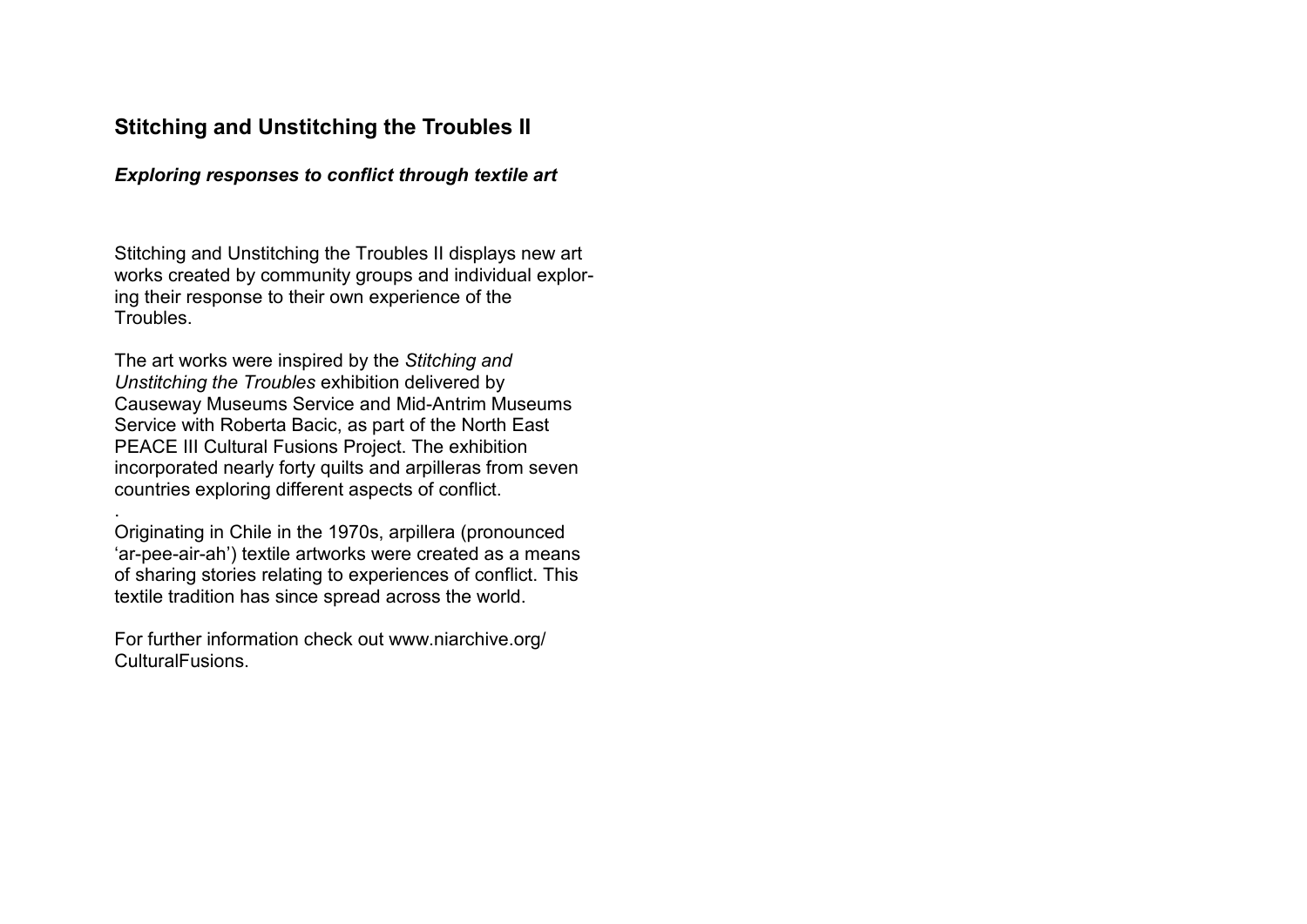

**The First Bomb in Coleraine** Arpillera by June Gamble, Focus on Families, Ballysally, Coleraine, 2013

June recalls being at work in the shirt factory on Ballycastle Road, when the car bomb planted by the IRA exploded on Railway Road, Coleraine on June 12<sup>th</sup> 1973, killing six Protestant civilians. In this arpillera, we see her making the journey home with her sister, detouring to avoid the town centre. http://cain.ulst.ac.uk/othelem/chron/ch73.htm



**Ballykelly Bombing**  Arpillera by Justene Archer, Focus on Families, Ballysally, Coleraine, 2013

Here, Justene portrays the aftermath of the bomb at the Droppin' Well Bar and Disco in Ballykelly, County Derry, Monday, 6<sup>th</sup> December, 1982, planted by the Irish National Liberation Army (INLA). A total of 17 people were killed, 11 British soldiers and 6 civilians. http://cain.ulst.ac.uk/othelem/chron/ch82.htm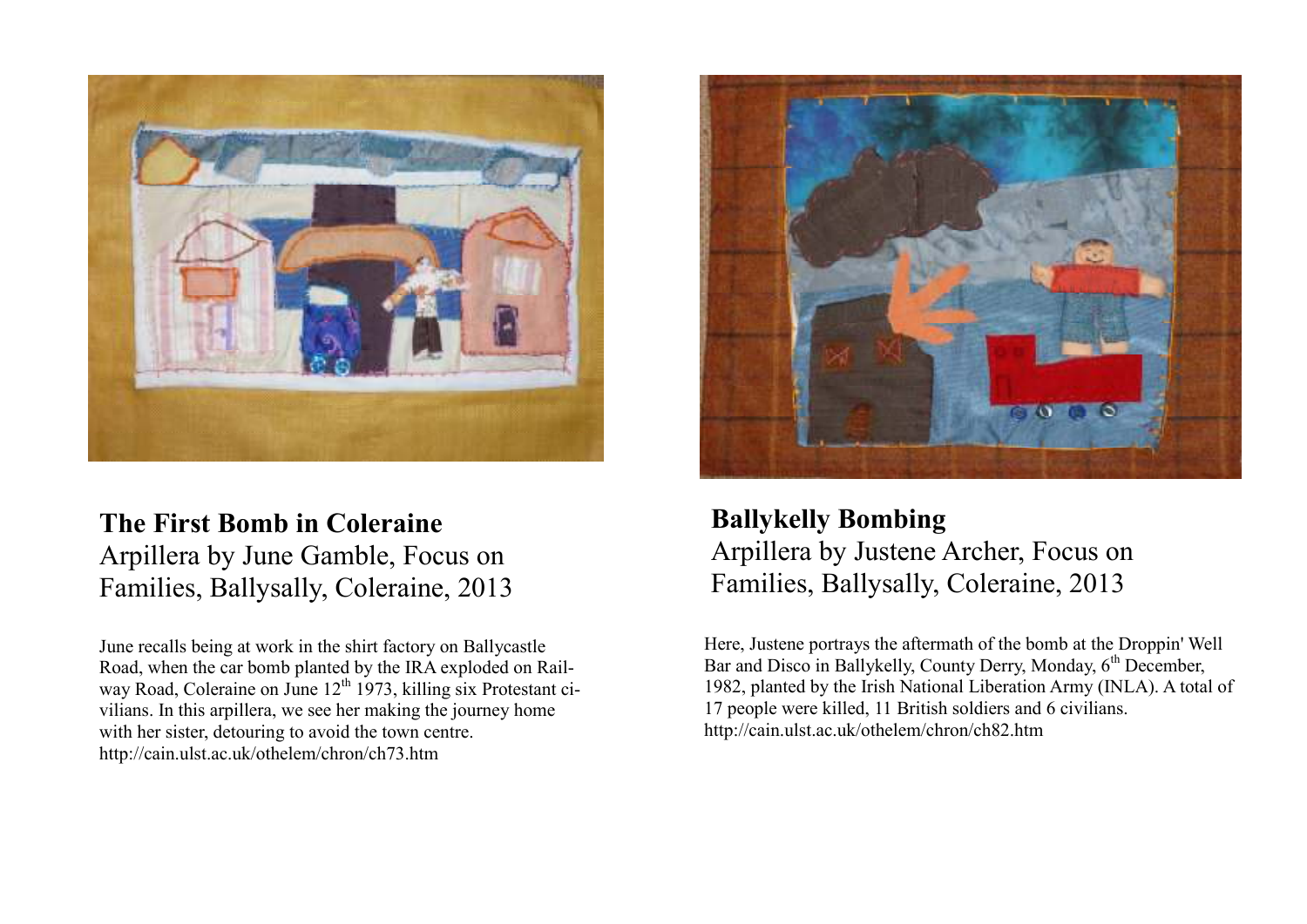

#### **Praying for Peace**  Arpillera by Moira Graham, Glenmona Resource Centre, Cushendall, 2013

Strong opposing images are presented in this arpillera. We see people with hands stretched upwards praying for peace, while hovering in the background are dark figures intent on destroying the peace dove. In Moira's opinion: *"Everyone is praying for peace, but there's always people to shoot it down by bomb and gun and their political agenda."*



#### **In Times of Trouble** Arpillera by Imelda Purcell, Focus on Families, Ballysally, Coleraine, 2013

Here Imelda remembers soldiers blocking the bridge in the aftermath of the IRA detonated bomb in Coleraine. This caused her great difficulty getting to and from work. The disruption to civil life during that era is still fresh in her mind.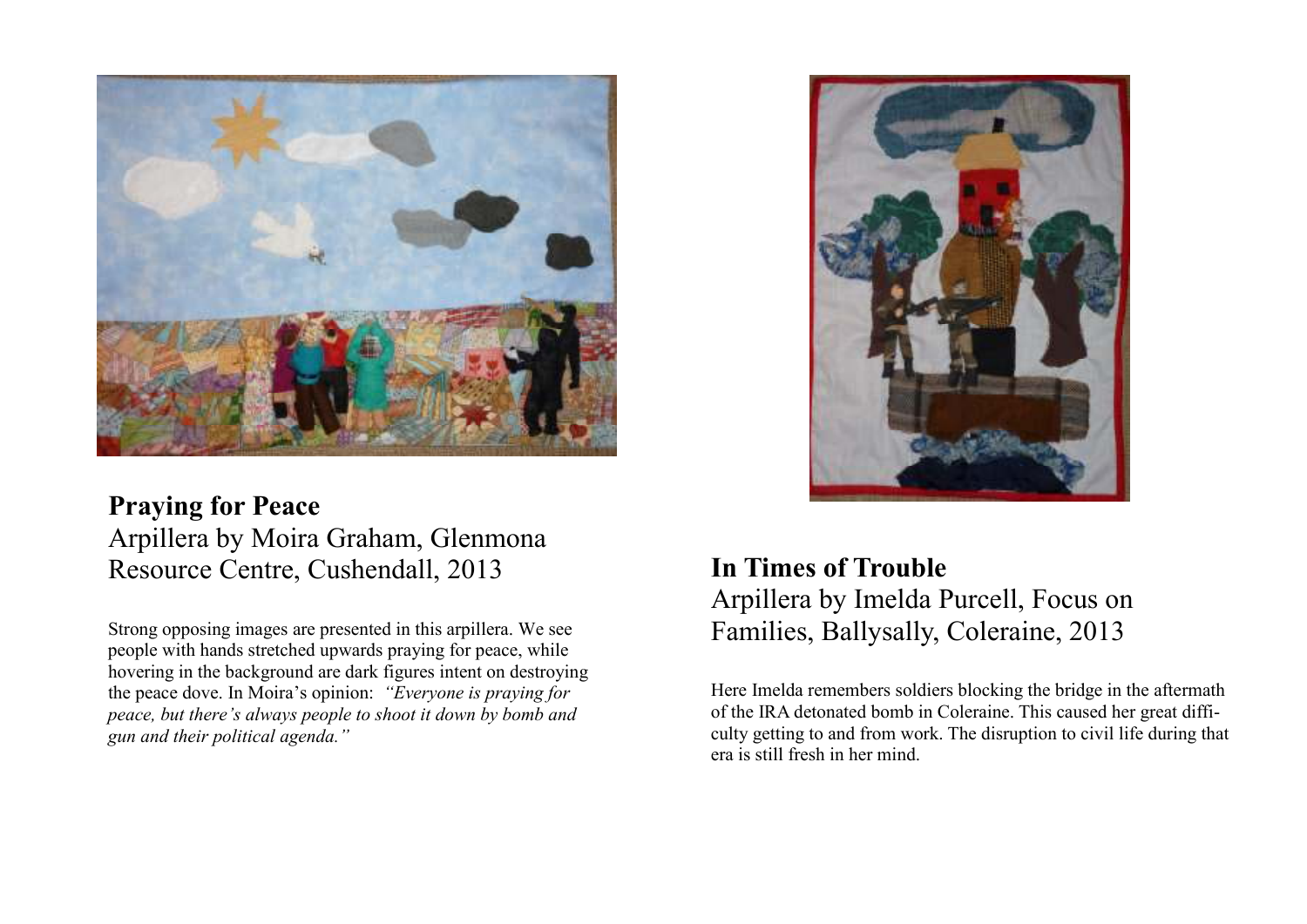

**Troubles in Ballymoney**  Arpillera by Lorna Skelton, Fab Femmes, Ballymoney, 2013

In this arpillera, Lorna, through her image of a burning building, depicts the impact and aftermath of the Ballymoney van bomb in 1972, detonated by the IRA: *"A small wool shop which I would often have been in with my Mother was blown up. My arpillera is of a building that burned during that time."* http://cain.ulst.ac.uk/sutton/alpha/M.html



Aftermath of Ballymena bomb, 1979 Courtesy of Mid-Antrim Museum Service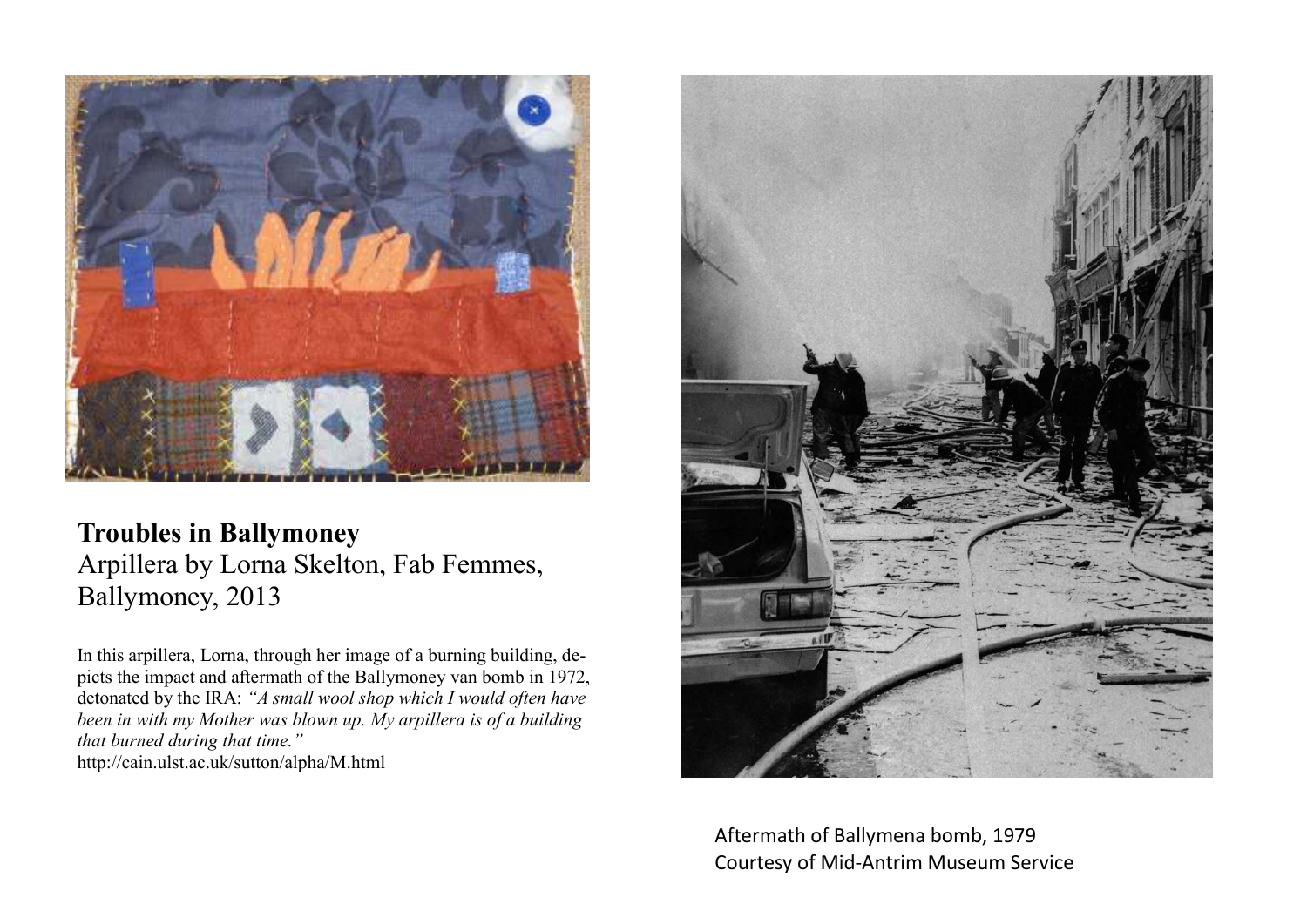

#### **Regents Park, London, IRA Bombing** Arpillera by Edith Weaver, Glenmona Resource Centre, Cushendall, 2013

In this arpillera, Edith depicts the carnage caused by the IRA bomb in Regent's Park, London, July 20<sup>th</sup> 1982. Seven bandsmen of the Royal Green Jackets who were performing a concert at the open-air bandstand were killed. Approximately two dozen civilians who had been listening to the performance were injured. http://cain.ulst.ac.uk/othelem/chron/ch82.htm



## **Annie Magill from Garfur Hill**  Arpillera by Rhoda Magill, Stitch and Bitch, Glenlough Centre, Carnlough, 2013

In this arpillera, Rhoda fondly depicts her grandmother: *"Annie Magill was my grannie, and this was her old house."*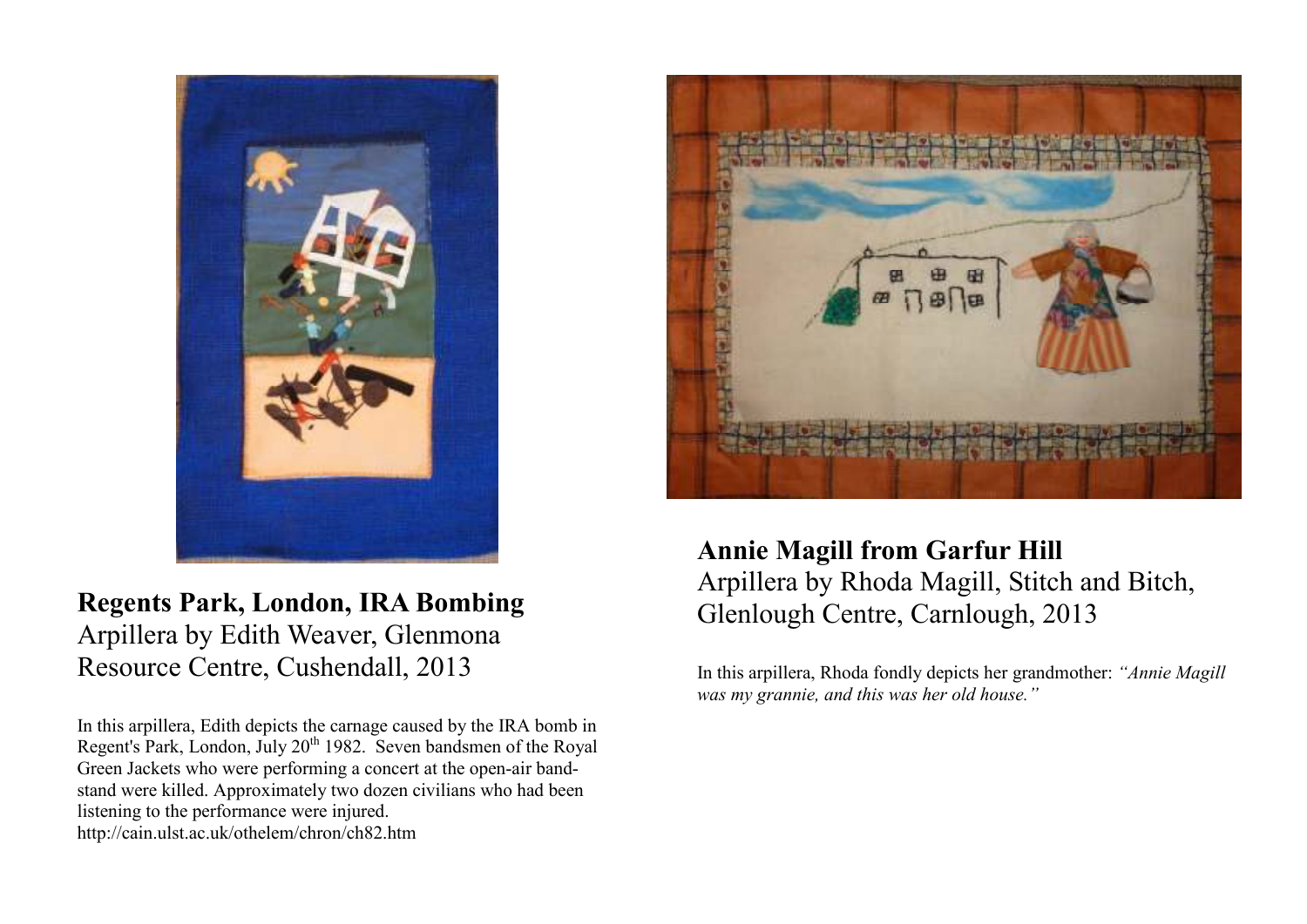

**Locomotive 'Otter'** Arpillera by Geraldine Brady, Stitch and Bitch, Glenlough Centre, Carnlough, 2013

Geraldine invites us to journey with the steam locomotive the "Otter." It was acquired in 1898 and transported materials from the Tullyoughter limestone quarry to the Whiting Mill via a three kilometre long railway line, crossing Carnlough River on a trestle bridge.

 http://www.planningni.gov.uk/downloads/conservationcarnlough.pdf (p13)



**Hotel Bombing, Cushendall**  Arpillera by Bernadette Walsh, Glenmona Resource Centre, Cushendall, 2013

Here Teresa depicts scenes from the aftermath of the bombing of the Cushendall hotel, on January  $9<sup>th</sup>$ , 1974, and recalls that it briefly interrupted her schooling: *"We were not allowed to go to school for several days after the local hotel that we walked past on our way to school was blown up."* issuu.com/Glenravel/docs/troubles25 (p9)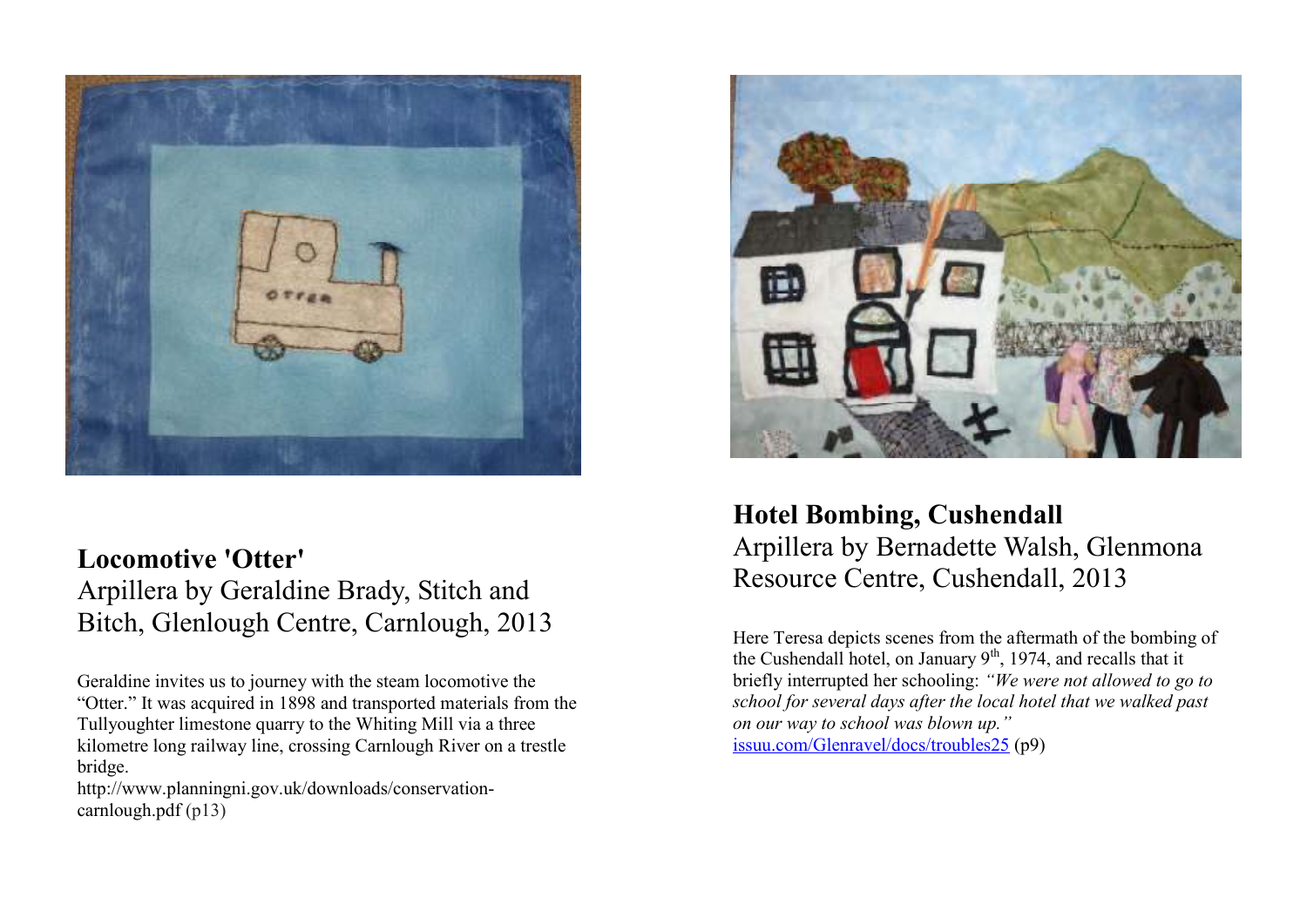

**The Side of the Wall** Arpillera by Michele Connor, Fab Femmes, Ballymoney, 2013

The balaclava covered face, framed by a gun is the stark image portrayed in this arpillera, half of which is bordered by the Union Jack flag and half by the Tri colour flag. Michelle reflects: *"With the Troubles we just saw men in balaclavas. Sometimes it was hard to know which side was which. I'm glad there's peace now."* 



**Alexander Mc Neill** Arpillera by Nora Glanville, Stitch and Bitch, Glenlough Centre, Carnlough, 2013

In this arpillera, Nora remembers Alexander McNeill, a 45 year old worker at Carnlough South limestone quarries in the 1890s, a major source of employment in the area at that time. Historical sources reveal that Alexander fell into the lime kiln, while it was very hot, and was burned to death on February  $20^{th}$ , 1895.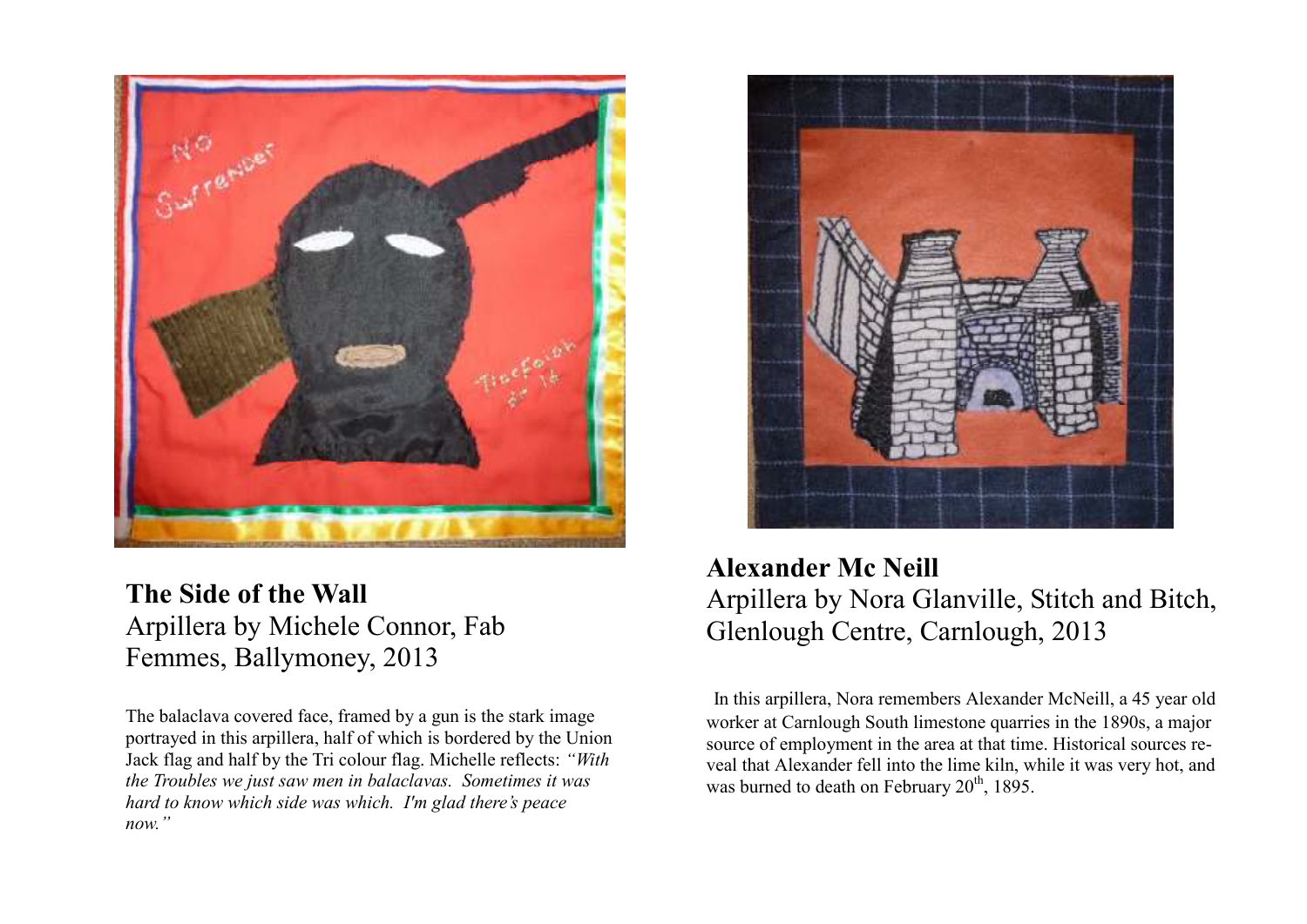

Aftermath of Coleraine bomb, 1992



**Coleraine Bombing** Arpillera by Leanne Hanson, Focus on Families, Ballysally, Coleraine, 2013

Here Leanne depicts a building in flames, following the bombing of Coleraine Town centre, by the IRA, on Friday, November 13<sup>th</sup> 1992. Moores Shop in the Mall, Coleraine Town Hall and many commercial premises nearby suffered extensive damage from the blast. http://cain.ulst.ac.uk/othelem/chron/ch92.htm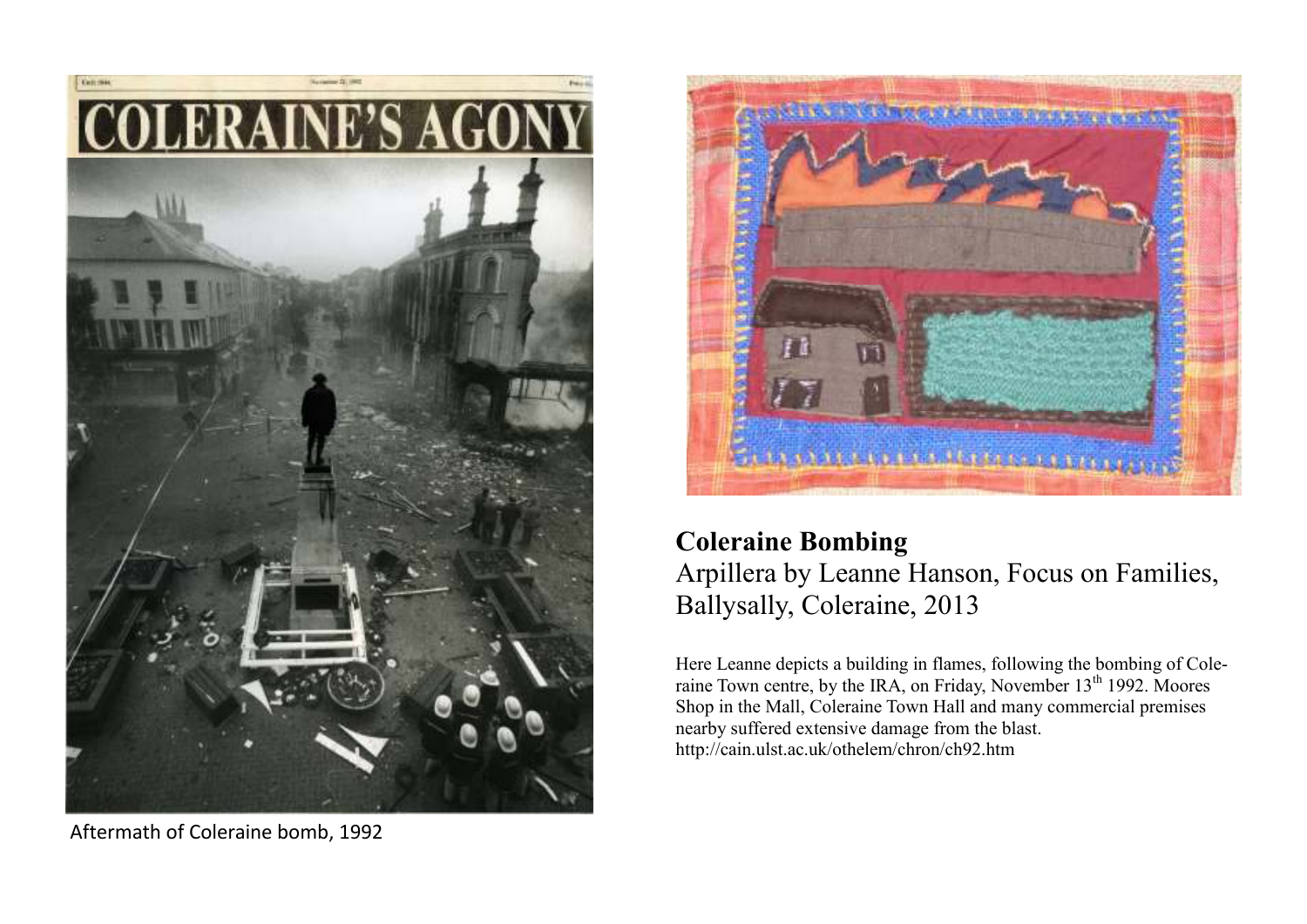

**The Road Less Travelled** Arpillera by Ruth Morrow, Focus on Families, Ballysally, Coleraine, 2013

Inspired by the words of the Larry Norman song "*Two roads converged, I took the road less travelled…*", Ruth, in this arpillera, refers to a turning point in her own life following a personal loss when she found solace in Christianity.



Aftermath of Limavady bomb blast, 1981. Courtesy



Ballycastle Golf Club bomb, 1985 Courtesy of Coleraine Chronicle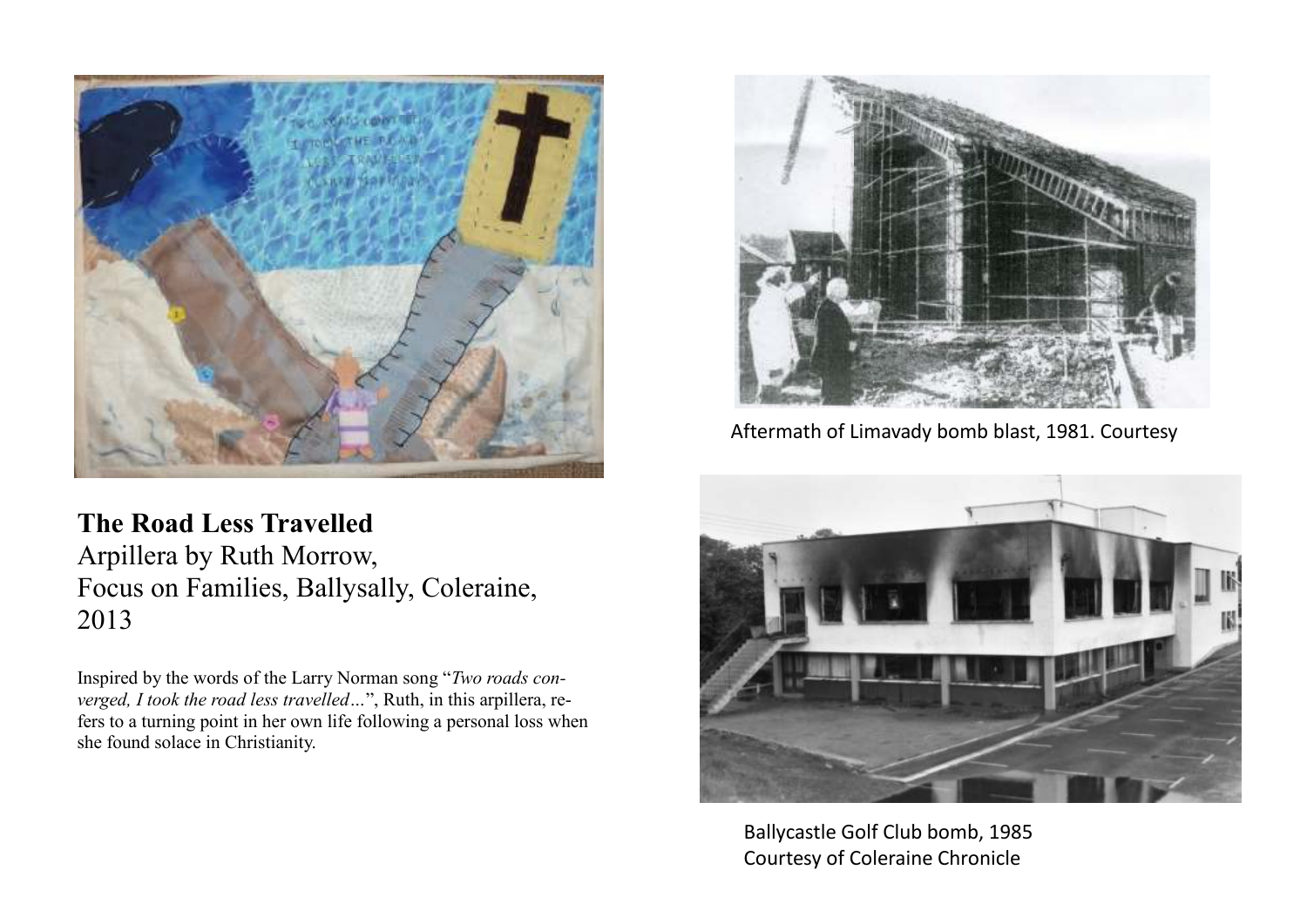

#### **Pub Bombing, Cushendall** Arpillera by Anne McLaughlin, Glenmona Resource Centre, Cushendall, 2013

Here Anne depicts the devastation which ensued when a bomb left beside a lamp post outside a pub in Cushendall exploded: She recalls being both fearful and mindful of what other communities in similar situations were enduring: "*It was so scary seeing such devastation in the sleepy village. It brought home to us what other people were going through."*



#### **The Hills of Carnlough**  Arpillera by Patricia McCormick, Stitch and Bitch, Glenlough Centre, Carnlough, 2013

Here Patricia depicts the beauty and stillness of the natural landscape around Carnlough. For her it is: *"Peaceful and beautiful and ever changing with the seasons, I call it home now."*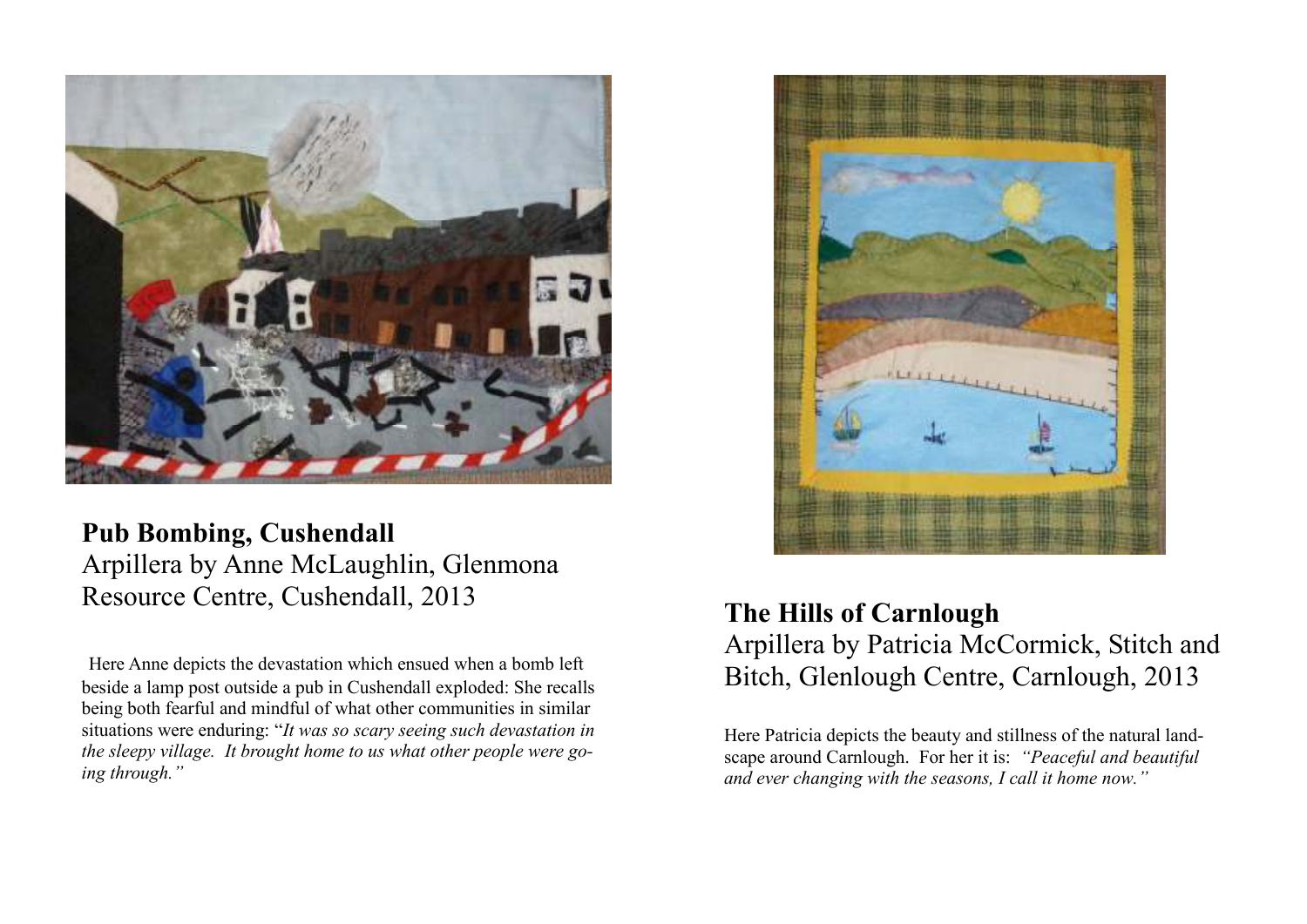

## **Ballymoney Bombing**  Arpillera by Lorna Archibald, Focus on Families, Ballysally, Coleraine, 2013

Shops in flames on the main street of Ballymoney, is how Lorna remembers the bombing in 1972. Following the evacuation warning, one of the shopkeepers, a woman, turned back with fatal consequences.

http://issuu.com/glenravel/docs/troubles12 (p29)



# **Untitled** Arpillera by Sandra Pendon, 2013

In this arpillera we are drawn into a scene all too familiar during The Troubles; a vehicle in flames surrounded by soldiers with an army helicopter hovering overhead.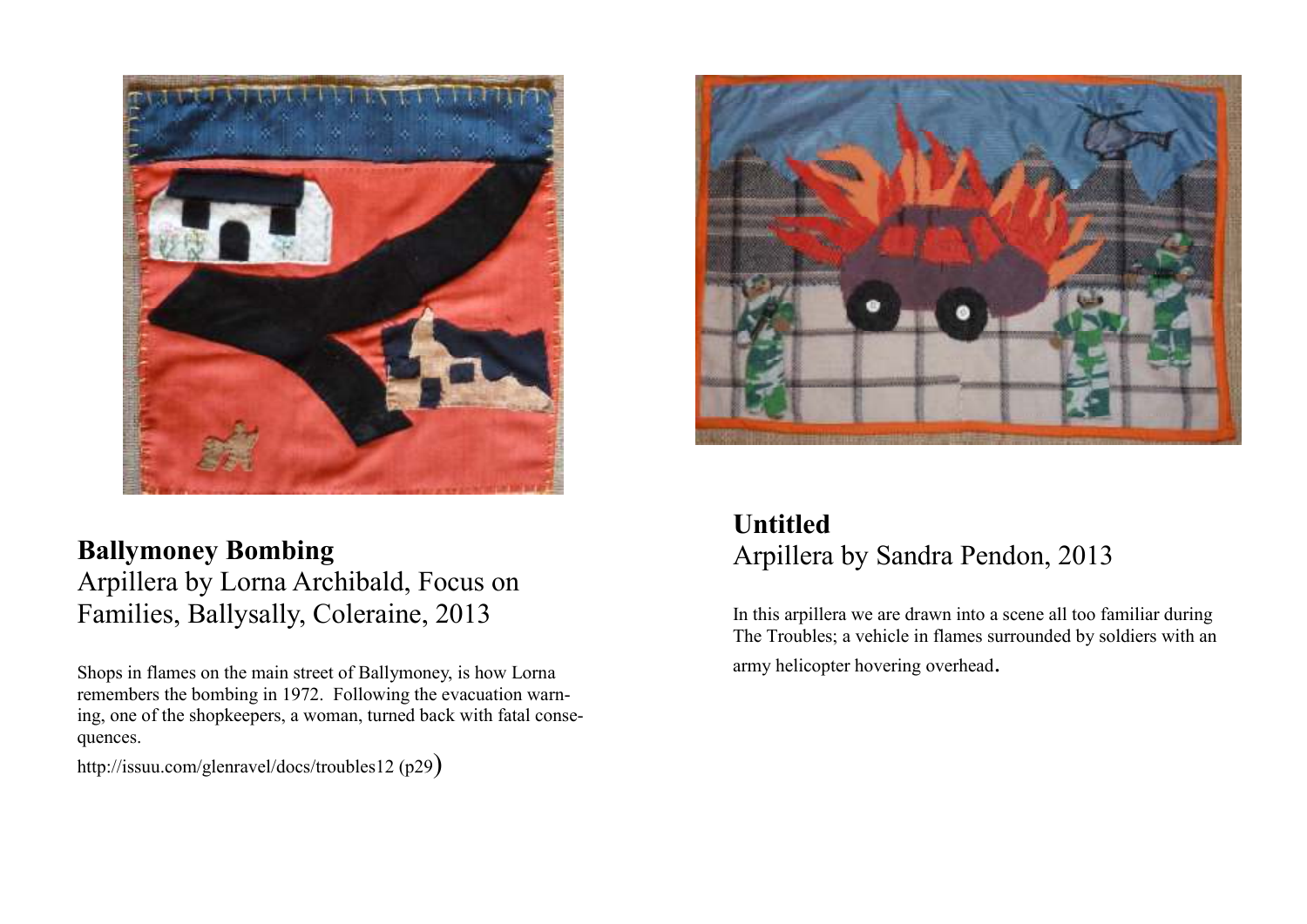

## **The Bridge, Carnlough**  Arpillera by Selene Cruttenden, Stitch and Bitch, Glenlough Centre, Carnlough, 2013

Here we see the bridge in Carnlough town centre, which links the harbour area to the mountains and the Tullyoughter limestone quarry, which opened in 1890 and was a major source of employment in the area. The railway line which transported the limestone from quarry to harbour, for export, is also a prominent feature of this arpillera.

 http://www.planningni.gov.uk/downloads/conservationcarnlough.pdf (p13)



Ballymoney Car bomb, 1976. Courtesy of Coleraine Chronicle



Aftermath of Kilrea bomb, 1976. Courtesy of a local family